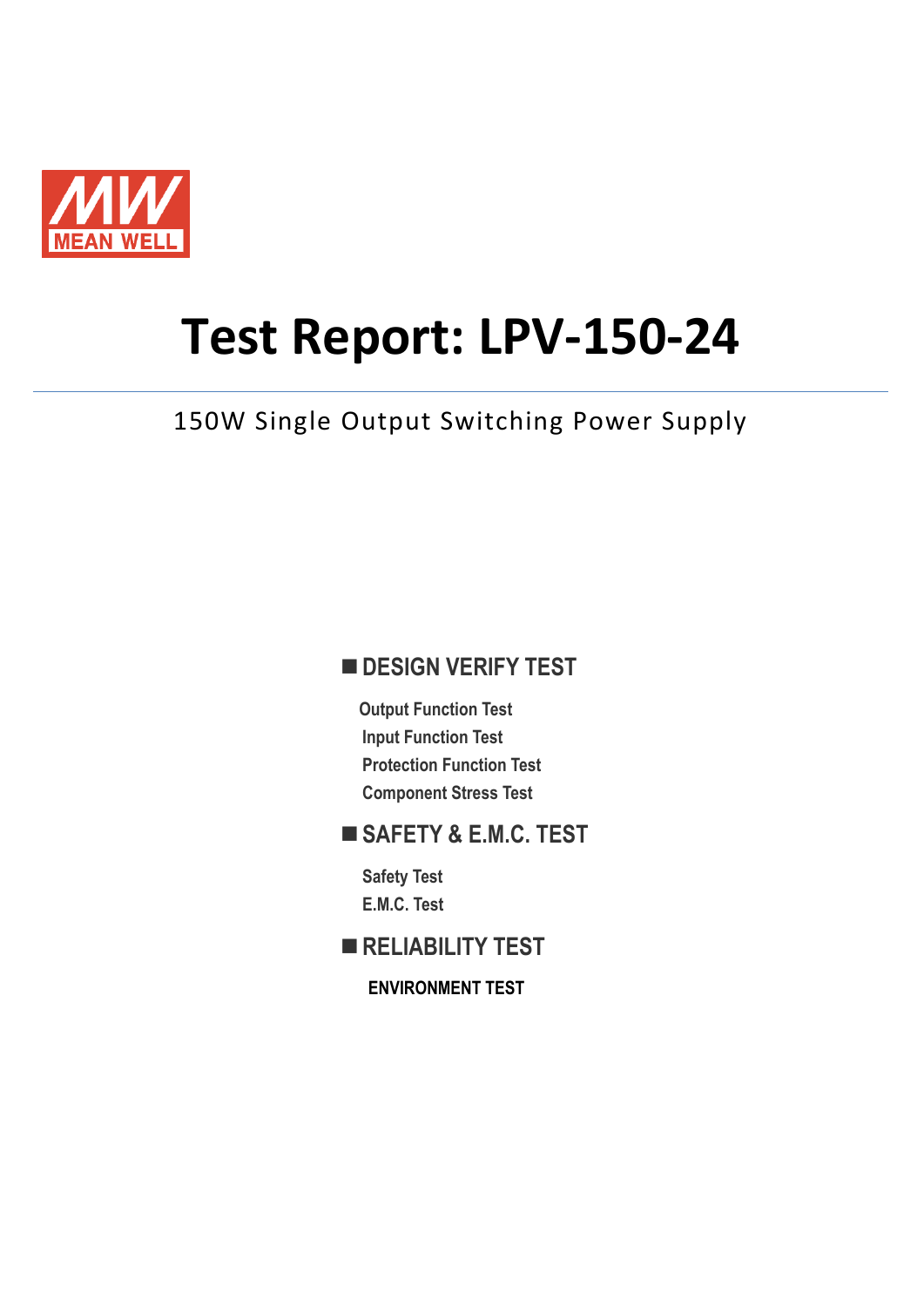

### **DESIGN VERIFY TEST**

#### **OUTPUT FUNCTION TEST**

| <b>NO</b>      | <b>TEST ITEM</b>                   | <b>SPECIFICATION</b>                                    | <b>TEST CONDITION</b>                                                                                                     | <b>RESULT</b>                                        | <b>VERDICT</b> |
|----------------|------------------------------------|---------------------------------------------------------|---------------------------------------------------------------------------------------------------------------------------|------------------------------------------------------|----------------|
| $\mathbf{1}$   | <b>RIPPLE &amp; NOISE</b>          | V1:200<br>$mVp-p$ (Max)                                 | I/P: 230 VAC<br>O/P: FULL LOAD<br>Ta : $25^{\circ}$ C                                                                     | V1:<br>20<br>$mVp-p$ (Max)                           | <b>PASS</b>    |
| $\overline{2}$ | OUTPUT VOLTAGE<br><b>TOLERANCE</b> | $V1: -5\% \sim 5\%$ (Max)                               | I/P: 180 VAC / 305 VAC<br>O/P: FULL/ NO LOAD<br>Ta: $25^{\circ}$ C                                                        | V1:<br>0.238<br>$\%$<br>$-0.175$<br>$\%$ ~           | <b>PASS</b>    |
| 3              | <b>LINE REGULATION</b>             | $V1: -1\% \sim 1\%$ (Max)                               | I/P: 180 VAC ~ 305 VAC<br>O/P: FULL LOAD<br>Ta : $25^{\circ}$ C                                                           | V1:<br>$\mathbf{0}$<br>$\%$ ~<br>$\mathbf 0$<br>$\%$ | <b>PASS</b>    |
| 4              | <b>LOAD REGULATION</b>             | $V1: -2\%~2\%$ (Max)                                    | $I/P$ : 230 VAC<br>O/P: FULL~NO LOAD<br>Ta: $25^{\circ}$ C                                                                | V1:<br>$-0.175$<br>$\%$ ~<br>0.175<br>$\%$           | <b>PASS</b>    |
| 5              | SET UP TIME                        | 230VAC:<br>500<br>ms (Max)<br>277VAC:<br>500<br>ms(Max) | I/P: 230 VAC<br>$I/P$ : 277 VAC<br>O/P: FULL LOAD<br>Ta: $25^{\circ}$ C                                                   | 230VAC/<br>328<br>ms<br>277VAC/<br>277<br>ms         | <b>PASS</b>    |
| 6              | <b>RISE TIME</b>                   | 230VAC:<br>50<br>ms (Max)<br>277VAC:<br>50<br>ms (Max)  | I/P: 230 VAC<br>I/P: 277 VAC<br>O/P: FULL LOAD<br>Ta: $25^{\circ}$ C                                                      | 230VAC/<br>14<br>ms<br>277VAC/<br>14<br>ms           | <b>PASS</b>    |
| $\overline{7}$ | <b>HOLD UP TIME</b>                | 230VAC:<br>ms (TYP)<br>18<br>277VAC:<br>ms (TYP)<br>20  | I/P: 230 VAC<br>I/P: 277 VAC<br>O/P: FULL LOAD<br>Ta : $25^{\circ}$ C                                                     | 230VAC/<br>27<br>ms<br>277VAC/<br>43<br>ms           | <b>PASS</b>    |
| 8              | OVER/UNDERSHOOT<br><b>TEST</b>     | $<~\pm$ 5%                                              | I/P: 230 VAC<br>O/P: FULL LOAD<br>Ta: $25^\circ$ C                                                                        | TEST:<br>< 5<br>$\%$                                 | <b>PASS</b>    |
| 9              | DYNAMIC LOAD                       | $V1$ :<br>2400<br>mVp-p                                 | I/P: 230 VAC<br>(1).O/P: FULL /NO LOAD 90%DUTY/<br>1KHZ<br>(2) O/P: FULL /NO LOAD 50%DUTY/<br>120HZ<br>Ta: $25^{\circ}$ C | 608<br>(1)<br>mVp-p<br>796<br>(2)<br>mVp-p           | <b>PASS</b>    |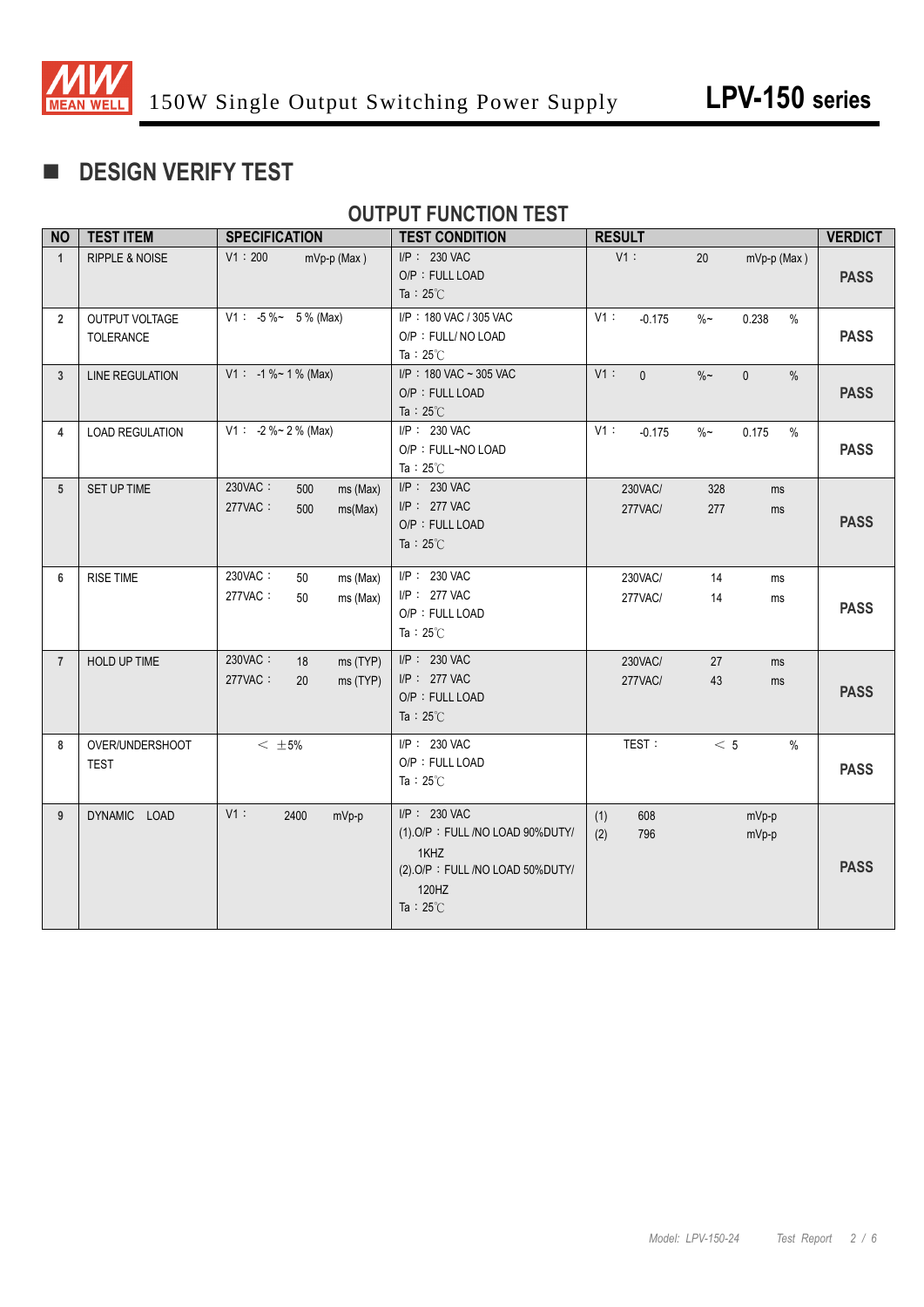

#### **INPUT FUNCTION TEST**

| <b>NO</b>       | <b>TEST ITEM</b>                       | <b>SPECIFICATION</b>                                                                  | <b>TEST CONDITION</b>                                                                                                               | <b>RESULT</b>                                                      | <b>VERDICT</b> |
|-----------------|----------------------------------------|---------------------------------------------------------------------------------------|-------------------------------------------------------------------------------------------------------------------------------------|--------------------------------------------------------------------|----------------|
| $\mathbf{1}$    | <b>INPUT VOLTAGE RANGE</b>             | 180 VAC~305 VAC                                                                       | $I/P$ : TESTING<br>O/P: FULL LOAD<br>Ta : $25^{\circ}$ C                                                                            | 177 V~305 V                                                        |                |
|                 |                                        |                                                                                       | $I/P$ :<br>LOW-LINE-3V=177 V<br>HIGH-LINE=305 V<br>O/P: FULL/NO LOAD<br>ON: 30 Sec OFF: 30 Sec 10MIN<br>(AC POWER ON/OFF NO DAMAGE) | TEST: OK                                                           | <b>PASS</b>    |
| $\overline{2}$  | <b>INPUT FREQUENCY</b><br><b>RANGE</b> | 47HZ ~63 HZ<br>NO DAMAGE OSC                                                          | $I/P$ : 180 VAC ~ 305 VAC<br>O/P: FULL ~NO LOAD<br>Ta : $25^{\circ}$ C                                                              | TEST: OK                                                           | <b>PASS</b>    |
| $\mathbf{3}$    | <b>EFFICIENCY</b>                      | (TYP)<br>89%                                                                          | $I/P$ : 230 VAC<br>O/P: FULL LOAD<br>Ta : $25^{\circ}$ C                                                                            | 90.34%                                                             | <b>PASS</b>    |
| 4               | <b>INPUT CURRENT</b>                   | 230V/<br>1.7<br>A (TYP)<br>A (TYP)<br>277V/<br>1.5                                    | $I/P$ : 230 VAC<br>I/P: 277 VAC<br>O/P: FULL LOAD<br>Ta: $25^{\circ}$ C                                                             | 1.236<br>A/230 VAC<br>$\vert =$<br>1.066<br>A/277 VAC<br>$\vert$ = | <b>PASS</b>    |
| $5\phantom{.0}$ | <b>INRUSH CURRENT</b>                  | 60<br>A(TYP)<br>230V/<br>Twidth =900 us measured at 50%<br>Ipeak<br><b>COLD START</b> | I/P: 230 VAC<br>O/P: FULL LOAD<br>Ta: $25^{\circ}$ C                                                                                | 33.7<br>$\overline{A}$<br>$\vert$ =<br>Twidth = $684$ us           | <b>PASS</b>    |
| 6               | <b>LEAKAGE CURRENT</b>                 | 0.25<br>mA / 240 VAC<br>$\prec$                                                       | $I/P$ : 240 VAC<br>O/P: NO LOAD<br>Ta: $25^{\circ}$ C                                                                               | L-CASE:<br>0.002<br>mA<br>N-CASE:<br>0.002<br>mA                   | <b>PASS</b>    |

#### **PROTECTION FUNCTION TEST**

| <b>NO</b>      | <b>TEST ITEM</b>            | <b>SPECIFICATION</b>              | <b>TEST CONDITION</b> | <b>RESULT</b>                       | <b>VERDICT</b> |
|----------------|-----------------------------|-----------------------------------|-----------------------|-------------------------------------|----------------|
|                | OVER LOAD PROTECTION        | $110\%$ ~ 150 %                   | $I/P: 180$ VAC        | 124.0 %/ 180 VAC                    |                |
|                |                             |                                   | $I/P$ : 230 VAC       | 131.1 %/230 VAC                     |                |
|                |                             |                                   | $I/P$ : 305 VAC       | 135.1 %/305 VAC                     | <b>PASS</b>    |
|                |                             |                                   | $O/P$ : TESTING       | Hiccup mode, recovers automatically |                |
|                |                             |                                   | Ta : $25^{\circ}$ C   | after fault condition is removed    |                |
| $\overline{2}$ | OVER VOLTAGE PROTECTION     | $CH1: 27 \quad V \sim 35 \quad V$ | $I/P: 180$ VAC        | 30.6 V/ 180 VAC                     |                |
|                |                             |                                   | $I/P: 230$ VAC        | 31.2 V/ 230 VAC                     |                |
|                |                             |                                   | $I/P: 305$ VAC        | 31.3 V/305 VAC                      | <b>PASS</b>    |
|                |                             |                                   | O/P : NO LOAD         | Shut down o/p voltage, re-power on  |                |
|                |                             |                                   | Ta: $25^{\circ}$ C    | to recover                          |                |
| 3              | OVER TEMPERATURE PROTECTION | SPEC :                            | $I/P$ : 230 VAC       | O.T.P. Active                       |                |
|                |                             | O.T.P.                            | O/P: FULL LOAD        | Shut down o/p voltage, re-power on  | <b>PASS</b>    |
|                |                             | NO DAMAGE                         |                       | to recover                          |                |
| 4              | SHORT PROTECTION            | <b>SHORT EVERY OUTPUT</b>         | $I/P$ : 305 VAC       | NO DAMAGE                           |                |
|                |                             | 1 HOUR NO DAMAGE                  | O/P: FULL LOAD        | Hiccup mode, recovers automatically | <b>PASS</b>    |
|                |                             |                                   | Ta: 25 $\degree$ C    | after fault condition is removed.   |                |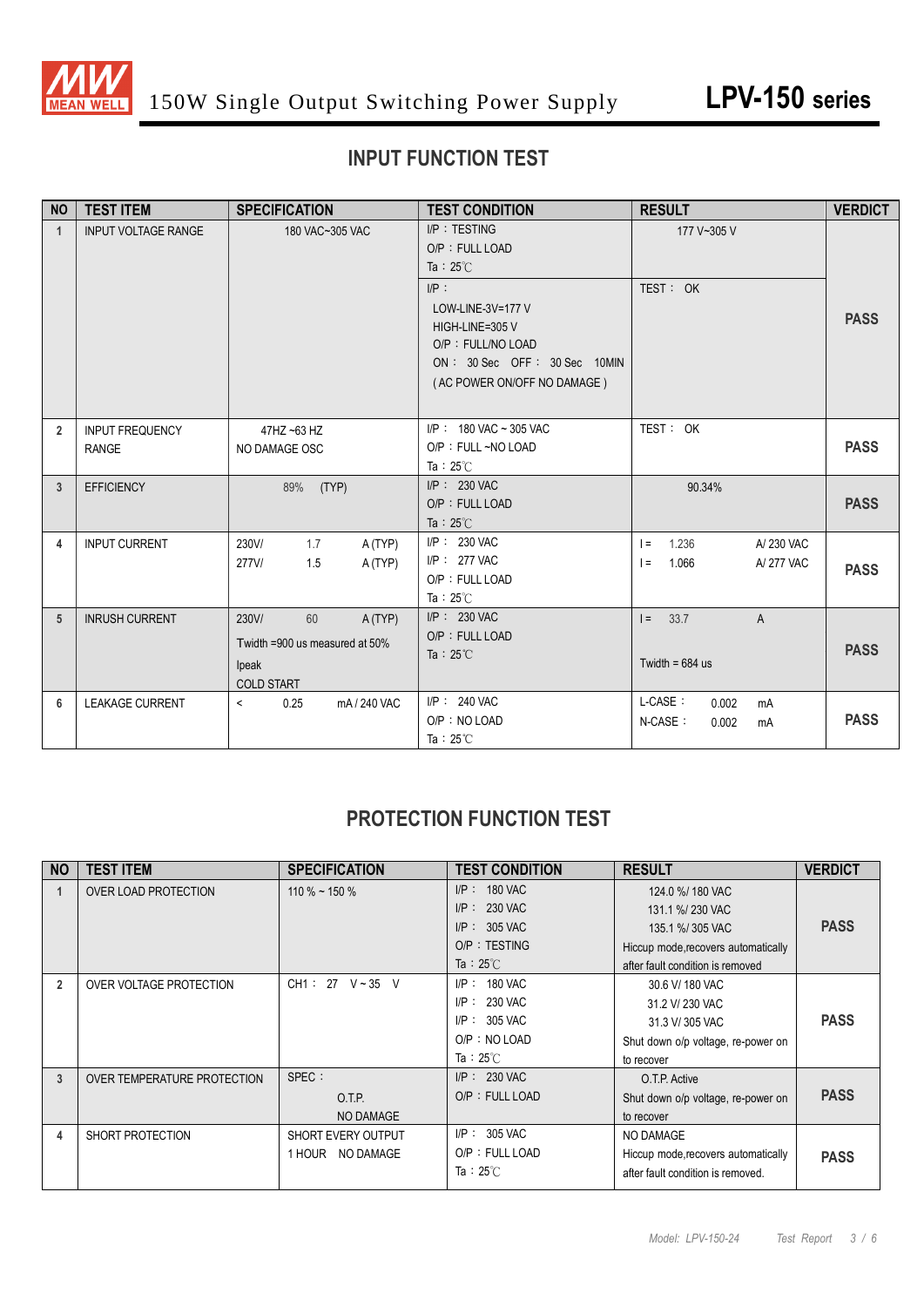

#### **COMPONENT STRESS TEST**

| <b>NO</b>      | <b>TEST ITEM</b>                  | <b>SPECIFICATION</b>    | <b>TEST CONDITION</b>           | <b>RESULT</b> |      |        | <b>VERDICT</b> |
|----------------|-----------------------------------|-------------------------|---------------------------------|---------------|------|--------|----------------|
| $\mathbf{1}$   | <b>Power Transistor</b>           | Q1 Rated                | $I/P$ : High-Line +3V = 308 V   | (1)           | 740  | $\vee$ |                |
|                | (D to S) or (C to E) Peak Voltage | 800 V 19A               | O/P: (1)FULL LOAD Turn on       | (2)           | 596  | V      |                |
|                |                                   |                         | (2) Output Short                | (3)           | 688  | $\vee$ | <b>PASS</b>    |
|                |                                   |                         | (3) FULL LOAD continue          |               |      |        |                |
|                |                                   |                         | Ta : $25^{\circ}$ C             |               |      |        |                |
| $\overline{2}$ | Diode Peak Voltage                | Q100 Rated              | $I/P$ : High-Line +3V = 308 V   | (1)           | 117  | V      |                |
|                |                                   | 200 V 65 A              | O/P: (1) FULL LOAD Turn on      | (2)           | 154  | V      |                |
|                |                                   |                         | (2) Output Short                | (3)           | 117  | V      | <b>PASS</b>    |
|                |                                   |                         | (3) FULL LOAD continue          |               |      |        |                |
|                |                                   |                         | Ta: $25^\circ$ C                |               |      |        |                |
| $\mathbf{3}$   | <b>Capacitor Voltage</b><br>Input | Rated<br>C <sub>5</sub> | $I/P$ : High-Line +3V = 308 V   | (1)           | 448  | $\vee$ |                |
|                |                                   | 150uF / 450 V           | O/P: (1) FULL LOAD Turn on /Off | (2)           | 450  | $\vee$ |                |
|                |                                   |                         | (2) NO load Turn on /Off        | (3)           | 442  | V      | <b>PASS</b>    |
|                |                                   |                         | (3) FULL LOAD /Min load         |               |      |        |                |
|                |                                   |                         | Change                          |               |      |        |                |
|                |                                   |                         | Ta : $25^{\circ}$ C             |               |      |        |                |
| 4              | Control IC Voltage Test           | U1 Rated                | $I/P$ : High-Line +3V = 308 V   | (1)           | 17.4 | $\vee$ |                |
|                |                                   | <b>28V</b>              | O/P: (1) FULL LOAD Turn on /Off | (2)           | 17.1 | V      |                |
|                |                                   |                         | (2) NO load Turn on /Off        | (3)           | 17.4 | V      | <b>PASS</b>    |
|                |                                   |                         | (3) FULL LOAD /Min load         |               |      |        |                |
|                |                                   |                         | Change                          |               |      |        |                |
|                |                                   |                         | Ta: $25^{\circ}$ C              |               |      |        |                |

## **SAFETY & E.M.C. TEST**

#### **SAFETY TEST**

| <b>NO</b> | <b>TEST ITEM</b>            | <b>SPECIFICATION</b>             | <b>TEST CONDITION</b>      | <b>RESULT</b>              | <b>VERDICT</b> |  |
|-----------|-----------------------------|----------------------------------|----------------------------|----------------------------|----------------|--|
|           | WITHSTAND VOLTAGE           | $I/P$ -O/P: $3$ KVAC/min         | $I/P$ -O/P: 3.6 KVAC/min   | $I/P-O/P$ :<br>3.87<br>mA  | <b>PASS</b>    |  |
|           |                             |                                  | Ta: $25^\circ$ C           | NO DAMAGE                  |                |  |
|           | <b>ISOLATION RESISTANCE</b> | $I/P$ -O/P: 500VDC>100M $\Omega$ | 500<br>VDC.<br>$I/P-O/P$ : | $I/P-O/P$ :<br>MΩ<br>>9999 |                |  |
|           |                             |                                  | Ta: 25°C/70%RH             | NO DAMAGE                  | <b>PASS</b>    |  |

**E.M.C TEST**

| <b>NO</b>      | <b>TEST ITEM</b>  | <b>SPECICATION</b>                                            | <b>TEST CONDITION</b>                                     | <b>RESULT</b>                        | <b>VERDICT</b> |
|----------------|-------------------|---------------------------------------------------------------|-----------------------------------------------------------|--------------------------------------|----------------|
|                | <b>HARMONIC</b>   | EN61000-3-2<br><b>CLASS A</b>                                 | I/P: 230 VAC/50HZ<br>O/P: FULL LOAD<br>Ta: $25^{\circ}$ C | <b>PASS</b>                          | <b>PASS</b>    |
| $\overline{2}$ | <b>CONDUCTION</b> | EN55022<br><b>CLASS B</b>                                     | I/P: 230 VAC/50HZ<br>O/P:FULL LOAD<br>Ta: $25^{\circ}$ C  | <b>PASS</b><br>Test by certified Lab | <b>PASS</b>    |
| 3              | <b>RADIATION</b>  | EN55022<br><b>CLASS B</b>                                     | I/P: 230 VAC/50HZ<br>O/P:FULL LOAD<br>Ta: $25^{\circ}$ C  | <b>PASS</b><br>Test by certified Lab | <b>PASS</b>    |
| 4              | E.S.D             | EN61000-4-2<br><b>LIGHT INDUSTRY</b><br>AIR:8KV / Contact:4KV | I/P: 230 VAC/50HZ<br>O/P:FULL LOAD<br>Ta: $25^{\circ}$ C  | CRITERIA A                           | <b>PASS</b>    |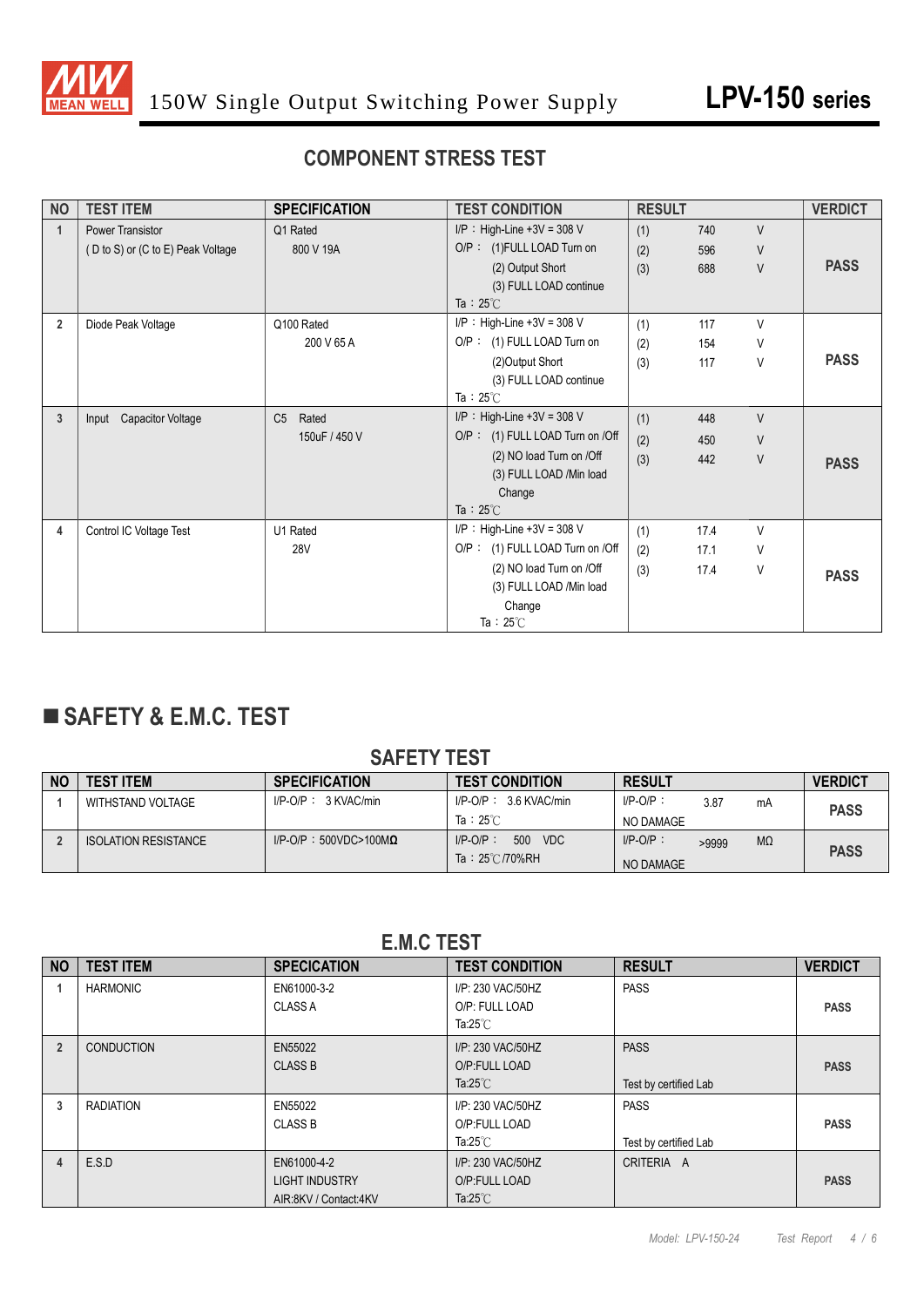

| E.F.T                                          | EN61000-4-4<br><b>LIGHT INDUSTRY</b><br>INPUT: 1KV | I/P: 230 VAC/50HZ<br>O/P:FULL LOAD<br>Ta: $25^{\circ}$ C | CRITERIA A | <b>PASS</b> |
|------------------------------------------------|----------------------------------------------------|----------------------------------------------------------|------------|-------------|
| <b>SURGE</b>                                   | IEC61000-4-5<br><b>LIGHT INDUSTRY</b><br>$L-N.1KV$ | I/P: 230 VAC/50HZ<br>O/P:FULL LOAD<br>Ta: $25^{\circ}$ C | CRITERIA A | <b>PASS</b> |
| Test by certified Lab $\&$ Test Report Prepare |                                                    |                                                          |            |             |

### **RELIABILITY TEST**

#### **ENVIRONMENT TEST**

| <b>NO</b>       | <b>TEST ITEM</b>                                                                       | <b>SPECIFICATION</b>                                                                                                                                                                                                                                                                                                                                                                                                                                                       |                                                                                                                                                                                                                     | <b>TEST CONDITION</b>                                                                                                                                                                                                                                                       |                                                                                                                                                                                              | <b>RESULT</b> |                        | <b>VERDICT</b> |
|-----------------|----------------------------------------------------------------------------------------|----------------------------------------------------------------------------------------------------------------------------------------------------------------------------------------------------------------------------------------------------------------------------------------------------------------------------------------------------------------------------------------------------------------------------------------------------------------------------|---------------------------------------------------------------------------------------------------------------------------------------------------------------------------------------------------------------------|-----------------------------------------------------------------------------------------------------------------------------------------------------------------------------------------------------------------------------------------------------------------------------|----------------------------------------------------------------------------------------------------------------------------------------------------------------------------------------------|---------------|------------------------|----------------|
| $\mathbf{1}$    | TEMPERATURE RISE TEST                                                                  | MODEL: LPV-150-24<br>1. ROOM AMBIENT BURN-IN: 2 HRS<br>2. HIGH AMBIENT BURN-IN: 2 HRS<br>N <sub>O</sub><br>Position<br>ZNR1<br>$\mathbf{1}$<br>$\overline{2}$<br>LF <sub>2</sub><br>$\mathfrak{Z}$<br>C <sub>5</sub><br>$\overline{4}$<br>Q <sub>1</sub><br>5<br>U1<br>$6\phantom{1}$<br>C <sub>24</sub><br>$\overline{7}$<br>D <sub>5</sub><br>8<br>D <sub>6</sub><br>$\overline{9}$<br>C <sub>25</sub><br>10<br>T1<br>11<br>Q101<br>C <sub>103</sub><br>12<br>TSW1<br>13 |                                                                                                                                                                                                                     | I/P: 230VAC O/P: FULL LOAD Ta=25.9 °C<br>I/P: 230VAC O/P: FULL LOAD Ta=53.2 $\degree$ C<br>ROOM AMBIENT<br>Ta= $25.9^{\circ}$ C<br>60.9°C<br>$62.2^{\circ}$ C<br>64.9°C<br>78.3°C<br>68.2°C<br>72.7°C<br>83.1°C<br>79.0°C<br>72.0°C<br>78.8°C<br>80.1°C<br>65.1°C<br>72.1°C | <b>HIGH AMBIENT</b><br>Ta= $53.2^{\circ}$ C<br>$81.8^{\circ}$ C<br>87.0°C<br>90.0°C<br>106.4°C<br>93.8°C<br>98.7°C<br>111.9°C<br>107.2°C<br>97.3°C<br>104.3°C<br>105.4°C<br>89.5°C<br>98.4°C |               |                        | <b>PASS</b>    |
|                 |                                                                                        | 14<br>C201<br>15<br>C111<br>16<br>Tc<br>D200<br>17                                                                                                                                                                                                                                                                                                                                                                                                                         |                                                                                                                                                                                                                     | 68.7°C<br>$56.5^{\circ}$ C<br>70.1°C<br>74.4°C                                                                                                                                                                                                                              | $92.8^{\circ}$ C<br>80.1°C<br>95.4°C<br>99.7°C                                                                                                                                               |               |                        |                |
| $\overline{2}$  | LOW TEMPERATURE<br>TURN ON TEST                                                        | TURN ON AFTER 2 HOUR                                                                                                                                                                                                                                                                                                                                                                                                                                                       |                                                                                                                                                                                                                     | I/P: 305VAC/180VAC<br>O/P: FULL LOAD<br>Ta= $-30^{\circ}$ C                                                                                                                                                                                                                 |                                                                                                                                                                                              | TEST: OK      |                        | <b>PASS</b>    |
| $\mathbf{3}$    | <b>HIGH HUMIDITY</b><br><b>HIGH TEMPERATURE</b><br><b>HIGH VOLTAGE</b><br>TURN ON TEST | AFTER 12 HOURS<br>IN CHAMBER ON<br>CONTROL 50 °C<br>NO DAMAGE                                                                                                                                                                                                                                                                                                                                                                                                              |                                                                                                                                                                                                                     | I/P: 315 VAC<br>O/P: FULL LOAD<br>Ta= 50 $°C$                                                                                                                                                                                                                               | HUMIDITY= 95% R.H                                                                                                                                                                            | TEST: OK      |                        | <b>PASS</b>    |
| $\overline{4}$  | <b>TEMPERATURE</b><br><b>COEFFICIENT</b>                                               | $\pm 0.03\%$ (0~50°C)                                                                                                                                                                                                                                                                                                                                                                                                                                                      |                                                                                                                                                                                                                     | I/P: 230 VAC<br>O/P: FULL LOAD                                                                                                                                                                                                                                              |                                                                                                                                                                                              |               | $\pm 0.005\%$ (0~50°C) | <b>PASS</b>    |
| $5\phantom{.0}$ | STORAGE TEMPERATURE TEST                                                               |                                                                                                                                                                                                                                                                                                                                                                                                                                                                            | 1. Thermal shock Temperature: -45°C ~ +85°C<br>2. Temperature change rate : 25°C / MIN<br>3. Dwell time low and high temperature : 30 MIN/EACH<br>4. Total test cycle: 5 CYCLE<br>5. Input/Output condition: STATIC |                                                                                                                                                                                                                                                                             |                                                                                                                                                                                              | OK            |                        | <b>PASS</b>    |